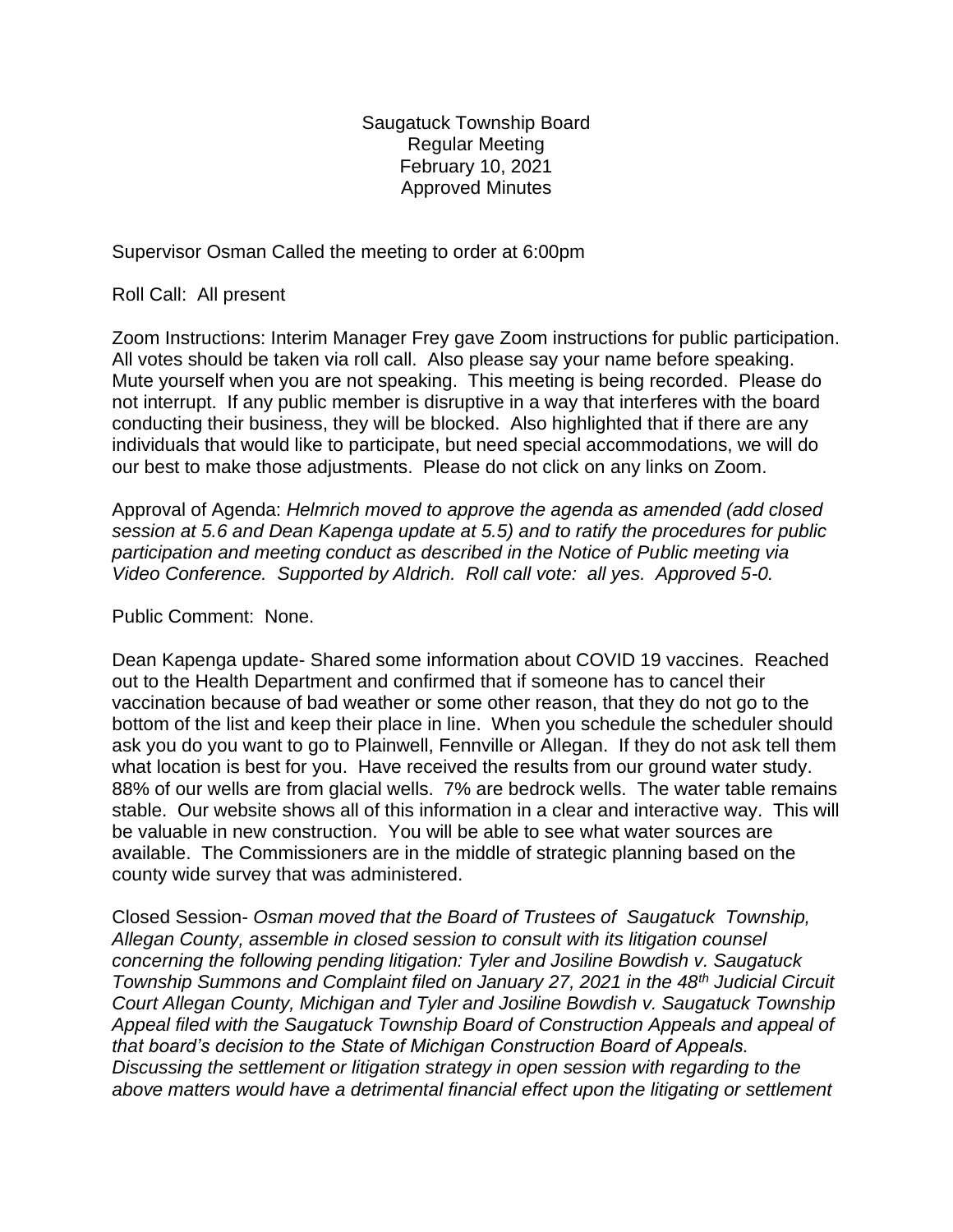*position of this Board. This motion is in compliance with the Michigan Open Meetings Act provisions MCL §15.263(e).*

Closed session began at 6:10pm

*Marcy moved to move out of closed session. Supported by Aldrich. Discussion: none. Roll call vote: all yes. Approved 5-0.*

Consent Agenda- Frey- Consent agendas are routine business and will be enacted in one motion. Things such as minutes, routine appointments, invoices, and informational reports are included. There will be no separate discussion of these items. If discussion of an item is required it will be removed from the consent agenda and considered separately. The board discussed how to pull an item to be discussed separately. It should be done before the motion is made. Osman will call for anything to be removed before she asks for a motion. That item will be discussed after the rest of the consent agenda has been approved. *Bigford moved to institute and include in the Saugatuck Township Board Agenda the Consent Agenda for bills, routine appointments, informational reports, and public correspondence that does not require any action and any item on the consent agenda may be adopted by the general consent without debate. Any item may be taken up immediately after the consent agenda or placed on the regular business agenda at the discretion of the Township Board. Supported by Helmrich. Discussion: none. Roll call vote: all yes. Approved 5-0.* Osman asked if there was any items that any board member wanted removed from the Consent Agenda. Helmrich - just wanted to comment that he would like to add the Tax Disbursements to the Consent Agenda in the future. *Aldrich moved to approve the Consent Agenda. Supported by Marcy. Discussion: none. Roll call vote: all yes. Approved 5-0.*

Review of Strategic Action Plan- Larry Nielsen - we made some revisions on the Strategic Action Plan at the meeting we had on February 2. The Mission Statement was discussed and the one on the screen is the one that was selected. Helmrich added NATURAL to resources on the Mission Statement. Marcy - could we update/change the Mission Statement in the future? Osman - yes at any meeting. *Aldrich moved to accept the Saugatuck Visioning Report and to Adopt the Multi-Year Saugatuck Township Action Plan with discussed amendments to the revised mission statement as presented this evening.* Osman- any comments on the Priority Areas? Bigford - Frey, what items would require extensive budget planning? Increasing professional staff has been discussed with myself and board members, the building department will need to be discussed as Al will be retiring in September, also staff and board members have talked about renovations to the Township Hall. Bigford - budget amendments can be made if needed, correct? Frey- yes, correct. I'm asking you to prioritize the goals to guide my work. Helmrich - are you asking to pick the top 3 priority areas? Frey- yes for fiscal and time management planning. Helmrich- should we send you our individual priority areas? Frey- would like consensus from the Board so he is not having to be pulled in different directions from board members. Aldrich- not prepared to do this tonight. Helmrich- yes, would like more time. Marcy- building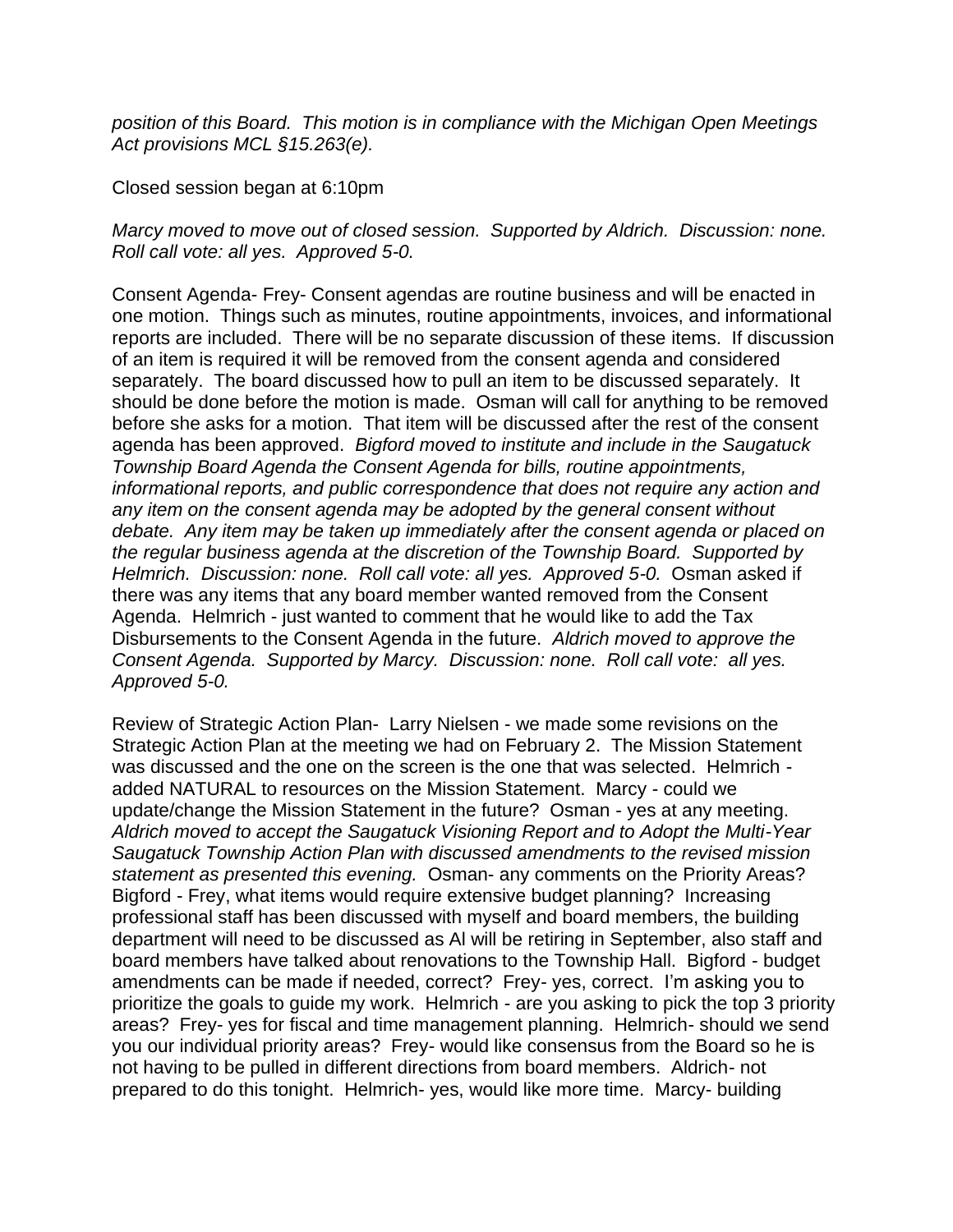renovations, millage planning and increasing staff are the priority areas I would choose. Bigford - concurs with Marcy. Those are the areas that are coming up over and over. We have worked many long hours on this plan. These areas will require much work with the budget. Osman - concurs with Marcy and Bigford and would also add the Building Department. Aldrich - is good with that. Frey- this would really help with direction and making a plan. *Bigford moved to select the following Priority Areas: 1.1, 1.2 and 4.1 to guide the Township Manager in the development of the FY2021 Budget. Supported by Marcy. Discussion: none. Roll call vote: all yes. Approved 5-0. Larry* Nielsen- appreciates the opportunity to work with the board and is impressed with the board and with both Manager Graham and Interim Manager Frey. Osman- appreciates everything Nielsen did.

Electronic Meeting Notice- Osman. Frey will present this. It is just a way to formalize what we are doing with our Electronic meetings. Frey- this is just to clarify and standardize Zoom meetings for all of the Township's public meetings. *Aldrich moved to adopt the Electronic Meeting notice and to authorize the Township Manager to set the Township's public meetings via Zoom during the COVID-19 Pandemic. Supported by Marcy. Discussion: none. Roll call vote: all yes. Approved 5-0.* 

Investment Resolution- Helmrich- this is a formality. In order for us to enter into a relationship with D.A. Davidson and purchase Bonds and other products, we must approve the Non-Corporate Resolution that was sent out in the update today (not the one that is in the packet). The Resolution authorizes myself and Clerk Bigford to make purchase orders. *Helmrich moved that the Township Board accept the Noncorporate and Associations Resolution of D.A. Davidson to engage with the Township on Financial Investment decisions and actions moving forward. Supported by Bigford. Discussion: none. Roll call vote: all yes. Approved 5-0.*

Wellhead Protection Ordinance- Osman- the City has already adopted a wellhead ordinance and it will be easier for Kal-Lake to obtain grants if the Township adopts a wellhead ordinance as well. The Planning Commission had a spirited discussion regarding this at their last meeting. Aldrich- watched the Planning Commission meeting on this and supports moving forward with the ordinance. Helmrich- has had discussions with many of the commissioners post meeting and there seems to be consensus now to approve the ordinance as some of the issues would be addressed in an excavation clause and through water protection and land use ordinances. *Aldrich moved to adopt the Wellhead Protection Ordinance and corresponding overlay district as recommended by the Township Planning Commission. Supported by Helmrich. Discussion: none. Roll call vote: all yes. Approved 5-0.* Frey - there is a map of the Overlay District in the packet. Helmrich- we have ordered new planning maps that include the Overlay District as well.

Draft Road Project and Maintenance Plan- Dana Burd- The Township hired Prein and Newhoff to look at the roads over the next 5 years and assess what the needs are and compare that to your available funding. So we did that and summarized it in a draft report for you all to review. We sent the draft to the Road Commission for their review.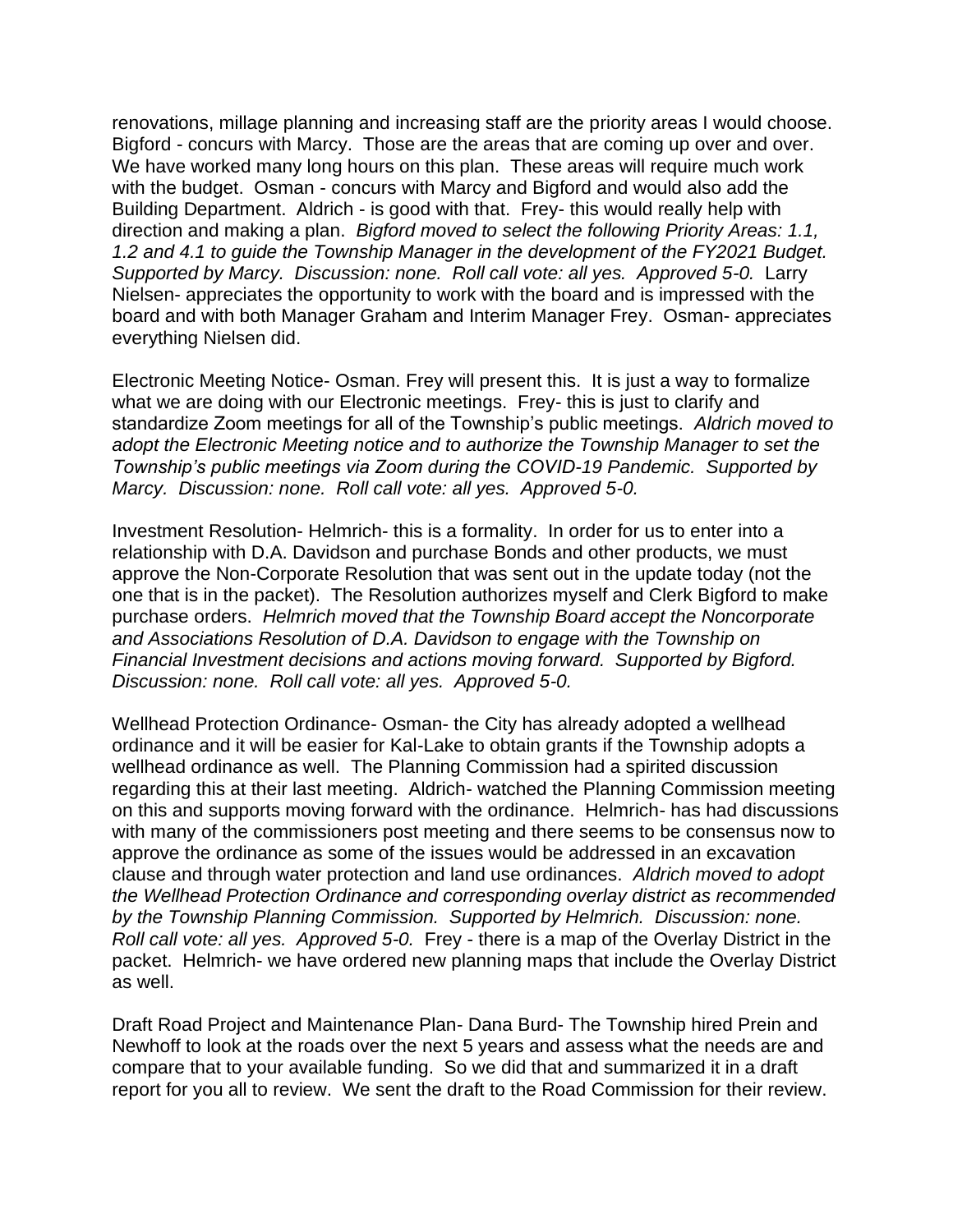Have had a few meetings with Trustee Marcy and Township staff throughout the development of the plan to help guide the plan. Frey- we will have more details on this in March. Marcy- are we going forward with 60th? Burd- it is on the list for 2021, but not likely to happen in 2021 as there is more discussion needed between Manlius and Saugatuck Townships on cost sharing. Marcy- do we need to initiate this discussion? Burd- yes someone at the Township will do this. Frey- will reach out and get this project moving.

Treasurer's Report- Helmrich- **General Fund bank balance** (at 1/31/21) = \$2.3M – includes the CD liquidation of \$766K. **Total Revenue YTD** is 23% below budget and **YTD expenses** were 10% below budget. In **General Fund only**, revenue is 6.2% below budget; expenses are 4.4% below budget. February will bring in the highest amount of Winter taxes to the township. There continue to be no departmental overages. **Investment Update** = Resolution tonight to engage with D.A. Davidson & Co. Expect to purchase \$300K of new bonds with them next week. **CLASS account** is at \$1,000,267; up \$76 from December. Winter tax collections were at 64% of billed properties received at 1/31/21; one thousand outstanding with a week to go! Tax disbursement payments to approve: **Winter #3** for \$107.6K total and **Winter #4** for \$392K (#3 has been made; #4 for next Monday). Need a vote.

- Disbursement analysis: As an FYI: Winter Tax Payout #3 broke down as follows:
	- **Schools** (three districts): **49%**
	- **Township**: **17%** (Operations 20%, Roads & Cemetery 80%)
	- **Fire District**: **14%**
	- **County: 12%**
	- **Library: 5%**
	- **Interurban: 3%**

*Helmrich moved to approve Winter Tax Disbursements number 3 and number 4. Supported by Marcy. Discussion: none. Roll call vote: all yes. Approved 5-0.* 

Planning Commission: Helmrich - the Planning Commission met on January 25. There was public comment and written comments regarding the ground water protection ordinance. Wells shared her annual 2020 report of Planning Commission activities that we approved today. Encourages all to take a look at the large amount of quality work that was done. Discussion was held on the Ground Water Protection Ordinance. A motion was made to adopt the Ordinance with the exception of section D.4. It was passed with a vote of 5-2. Updates were given from the three Planning Commission subcommittees which are Housing, Blue Star Corridor and Rural Character and Conservation. Much good work is happening there. Chair Israels is working with Frey on a tracking document to monitor progress made by these subcommittees. All of this work is being done in line with the Master Plan. Next Planning Commission meeting is Monday February 22.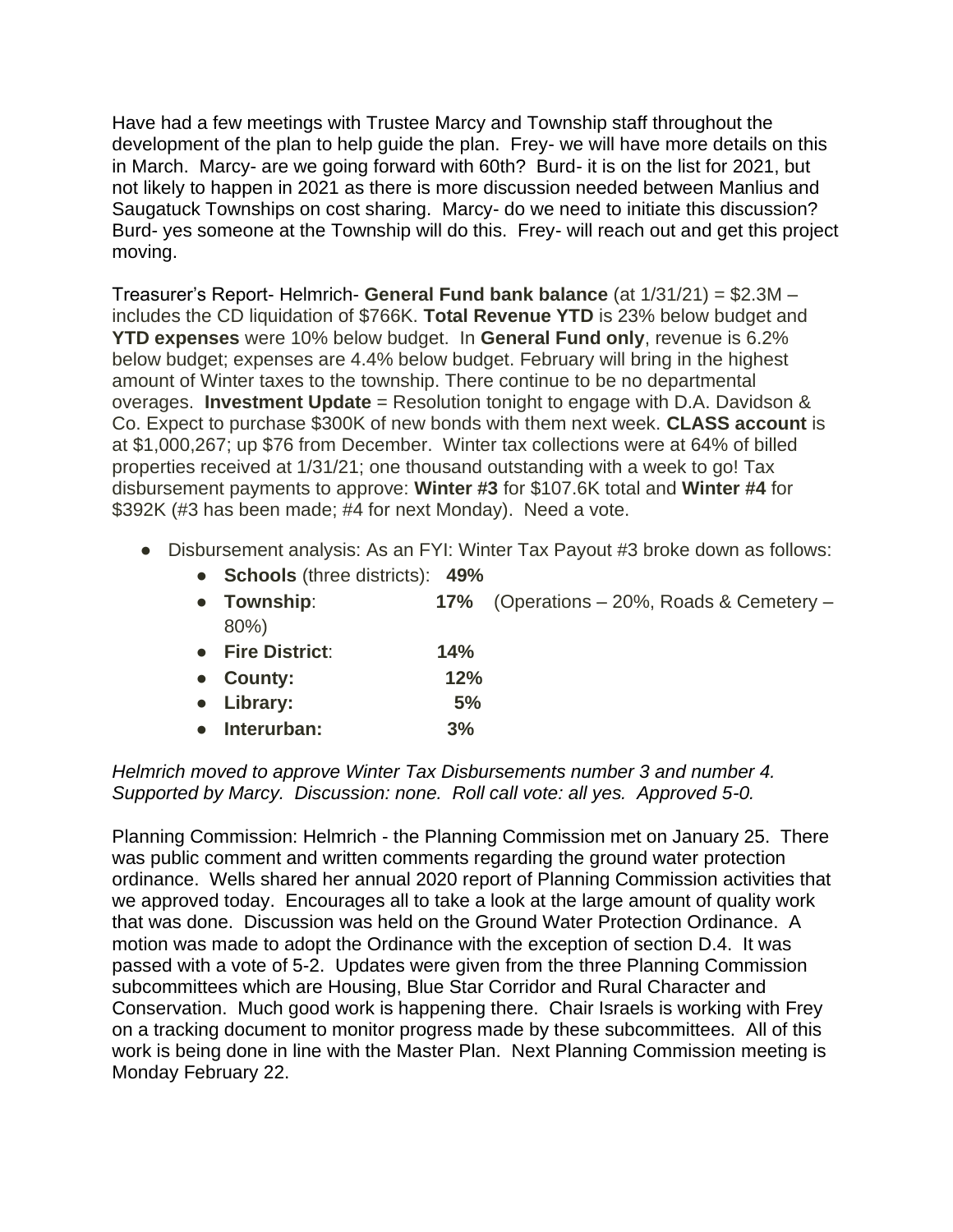## Fire Board Report:

January was an all-time high month for calls. We ended up with 72 calls, or up 16%, 5 more than the previous high back in 2013. Our response time for January 6:54 was a minute slower than usual. January showed 45 priority 1 and 2 calls. Type of calls differ this month, EMS counts for 71% of our volume a bit higher than usual. MVIs have started out higher than last year 9 compared to 2. Overlapping calls were in line with previous years. Location of calls shows Township is way ahead 50% compared to Douglas 28% and Saugatuck City that list at 15%. The Fire Department is under high stress with very traumatic calls.

Parks Commission: Frey- has an update from Searing- February 3rd meeting: A letter was sent to Hurley & Steward regarding responsibility for the permanent repair of the BST culver north of the fire house. Repairs of the BST bridge damaged by the automobile accident are pending based on the results of the insurance claim. Sundown Park county drain repairs and beach access is pending decisions by the County Drain commission. Becky Israels gave a presentation about the 3 committees organized by the Township Planning Commission. The committees objectives are to provide guidance for future township growth and development. The Parks commission is working on a template to standardize the content of our minutes.

Interurban Board- Please see Babinski's report in the packet.

Open Board Report: Helmrich wants to thank Frey for jumping into our Township life and for doing an amazing and commendable job. Believes we need to give formal attention to a couple of items that the public have brought up on several occasions. One is the County Wide ORV Ordinance and the other is looking into a Historic District for the rivermouth. Bigford- I believe we took action on directing the Township Manager to take action on investigating the feasibility of a Historic District last meeting or the meeting before. Frey - will look into this. Osman also recognized Frey for his good work. Believes we owe him a more permanent situation. If there is agreement would like for Frey to set up a Zoom meeting early next week for the board to discuss this in more detail.

Managers Report: Frey explained his process for compiling his Manager's report. Is working with Israels with reporting tools and objectives of the 3 subcommittees of the Planning Commission. Is doing much work on the Millage and Informational Packet. The job posting for the Secretary position is posted. The full report is included in the packet.

Public Comment: Denise Shipley- Mr. Nielsen had great things to report on the Strategic Action Plan. Gives her great confidence in the Township Board. Supports the idea of the Consent Agenda and would like to see that on the Planning Commission as well. Wants to mirror the positive comments made about Frey. Is in support of at least exploring a Historic District. Could possibly help with this.